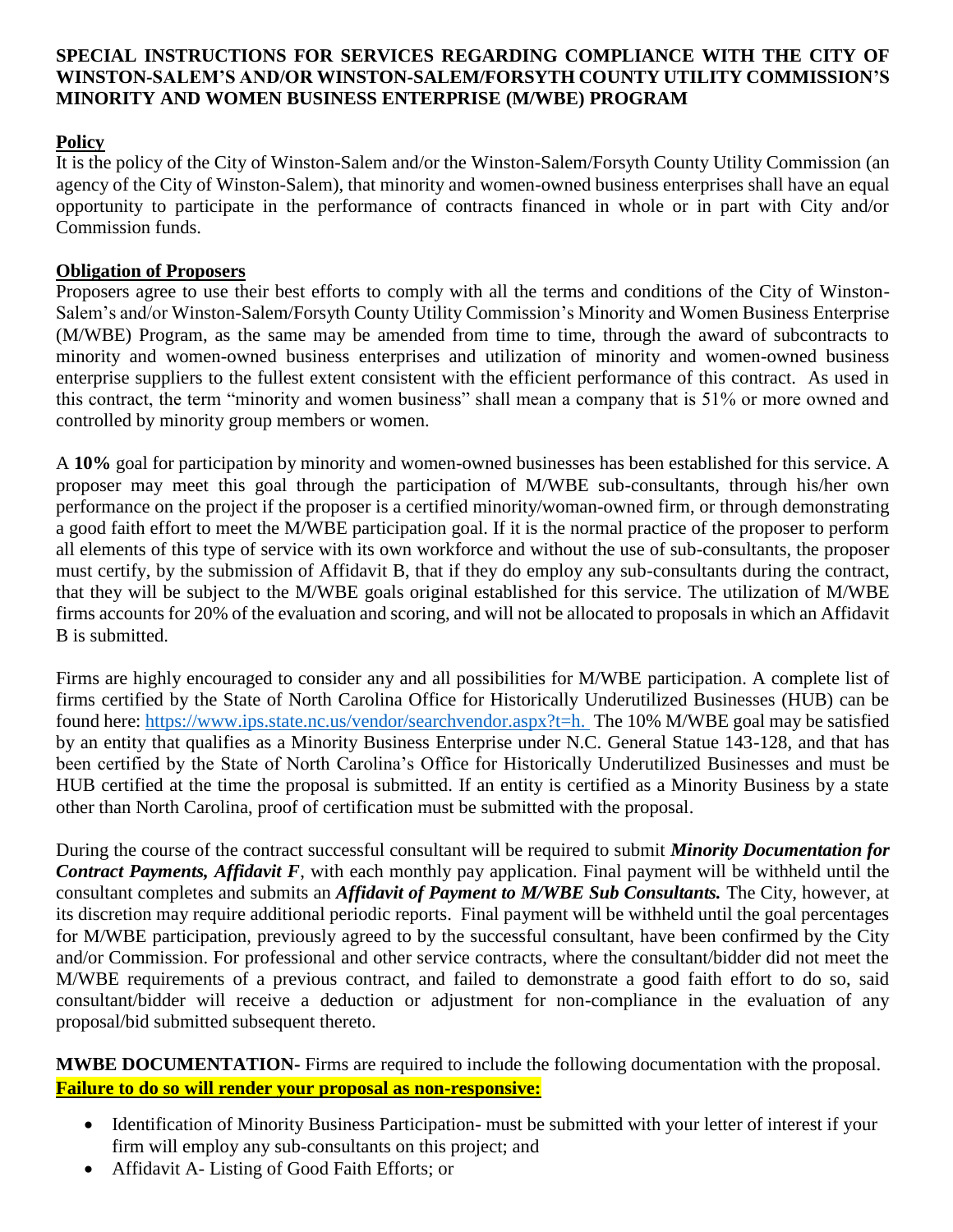- Affidavit B- Intent to Perform Contract with Own Workforce, if the proposer intends to perform 100% of the work required for the contract without the use of sub-consultants.
- Subcontractor/Supplier Utilization Form- List **all** non-M/WBE subcontractors and suppliers that you intend to use on this contract.

**Additional M/WBE Forms-** To be utilized by the firm that is awarded the contract with the Owner

- Affidavit E- Minority Utilization Commitment Form
- Affidavit F- Minority Documentation for Contract Payments, M/WBE Replacement Request Form, and the Final Affidavit of Payment to M/WBE Sub-consultants.

It is mandatory that the **Identification of Minority Business Participation form** and **Affidavit "A" Listing of Good Faith Efforts** be properly completed, and notarized as defined in the document specifications and submitted with the Bid/Proposal (unless the prime consultant/contractor intends to perform 100% of the work with Own Workforce and properly executes Affidavit B). If the proposer is a certified M/WBE firm, and will be performing less than 100% of the work, then the proposer should indicate the percentage/dollar amount that they will perform, in addition to the remaining work performed by other M/WBE firms.

The **Identification of Minority Business Participation form** must include all M/WBE firms to be used on this project and the total percentage of the proposal that will be performed by businesses who will be subcontractors, vendors, or suppliers on this project. Additional information such as business phone number, work types, city/state, and minority category are important and useful. Failure to list, at a minimum the business name and the total percentage and/or dollar amount of firms contracting will render your proposal as non-responsive and will not be considered for award. If the proposer has no minority participation, they shall indicate this by entering the word "none" or the number "0."

The **Affidavit B Intent to Perform Contract with Own Workforce** form must be executed with the Proposal/Bid **only** if the prime consultant/contractor intends to perform 100% of the work required for the proposal/contract without the use of sub consultants. If the prime consultant/contractor is an M/WBE firm, they must indicate such on Affidavit B in order to receive the full 20% credit during the evaluation.

Actual participation achieved or offered shall not be determinative on the issue of good faith efforts. Further, if other factors, other than factors (a) through (f) listed on Affidavit A, are considered, they may be used to credit the contractor's good faith efforts, but not to discredit them.

In accordance with the **Minority Utilization Commitment Form "Affidavit E"**, no sub consultant/subcontractor who is identified and listed on Affidavit E may be replaced with a different sub consultant/subcontractor unless:

A) the sub consultant/subcontractor's proposal/bid is later determined by the prime consultant/contractor to be non-responsible or non-responsive, or the listed sub consultant/subcontractor refuses to enter into a contract for the complete performance of the work, or

B) With the approval of the City of Winston-Salem M/WBE office for the good cause demonstrated. Prior to substituting a sub consultant/subcontractor, the prime consultant/contractor shall identify the substitute sub consultant/subcontractor and inform the City of Winston-Salem M/WBE office of its good faith efforts; including the MWBE Replacement Request Form.

Questions or inquires relative to City of Winston-Salem's Minority and Women Business Enterprise (M/WBE) Program must be directed to **Jakira Westbrook, Business Inclusion Manager at [jakirab@cityofws.org](mailto:jakirab@cityofws.org)** or phone 336-734-1238.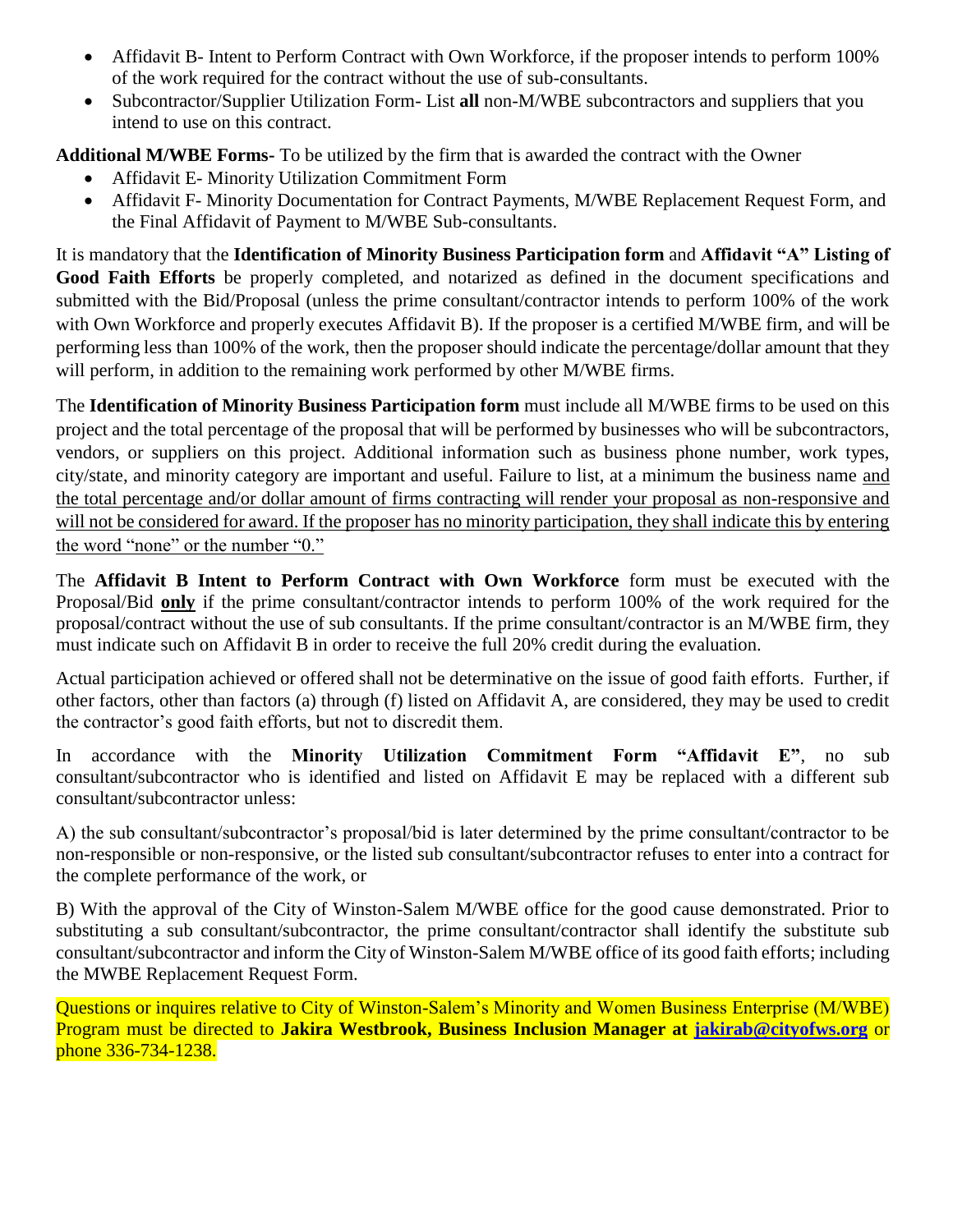#### **\*\*\*MUST BE SUBMITTED WITH PROPOSAL\*\*\***

(unless the consultant intends to perform 100% of the work with Own Workforce)

## **IDENTIFICATION OF MINORITY BUSINESS PARTICIPATION**

|                       | (Name of Project)                                                                                              |
|-----------------------|----------------------------------------------------------------------------------------------------------------|
|                       |                                                                                                                |
|                       | (Name of Consultant)                                                                                           |
| do hereby certify, as | (insert title and name of company)                                                                             |
|                       | (insert name of company) will use the following                                                                |
|                       | M/WBE firms as consultants. A proposer may meet the 10% goal through the participation of M/WBE sub-           |
|                       | consultants and/or through their own performance on the project if the proposer is a certified minority and/or |
| woman-owned firm.     |                                                                                                                |

The Proposer shall identify on its proposal the M/WBE firms to be used on this project as subcontractors, vendors, or suppliers **and** the total percentage of the proposal that will be performed by each minority business. **Failure to list, at a minimum, the minority firm business name and the total percentage of M/WBE firms contracting will render your proposal as non-responsive and will not be considered for award.** If the Proposer has no minority participation, they shall indicate this on the table below by entering the word "None" or the number "0." **Blank forms will not be deemed to represent zero participation**.

| <b>Minority Firm Name</b><br><b>Phone Number</b> | <b>City-State</b> | <b>Minority</b><br>Category* | <b>Type of</b><br>Work | <b>Percent of Project</b><br>Work |
|--------------------------------------------------|-------------------|------------------------------|------------------------|-----------------------------------|
|                                                  |                   |                              |                        |                                   |
|                                                  |                   |                              |                        |                                   |
|                                                  |                   |                              |                        |                                   |
|                                                  |                   |                              |                        |                                   |
|                                                  |                   |                              |                        |                                   |
|                                                  |                   |                              |                        |                                   |
|                                                  |                   |                              |                        |                                   |
|                                                  |                   |                              |                        |                                   |

\* Minority Categories: Black, African American (B), Hispanic (H), Asian American (AA), American Indian (AI), Female (WF), Socially and Economically Disadvantaged (SE), and Disabled (D).

The total percentage of M/WBE firms contracting will be \_\_\_\_\_\_\_\_\_\_\_\_\_\_\_%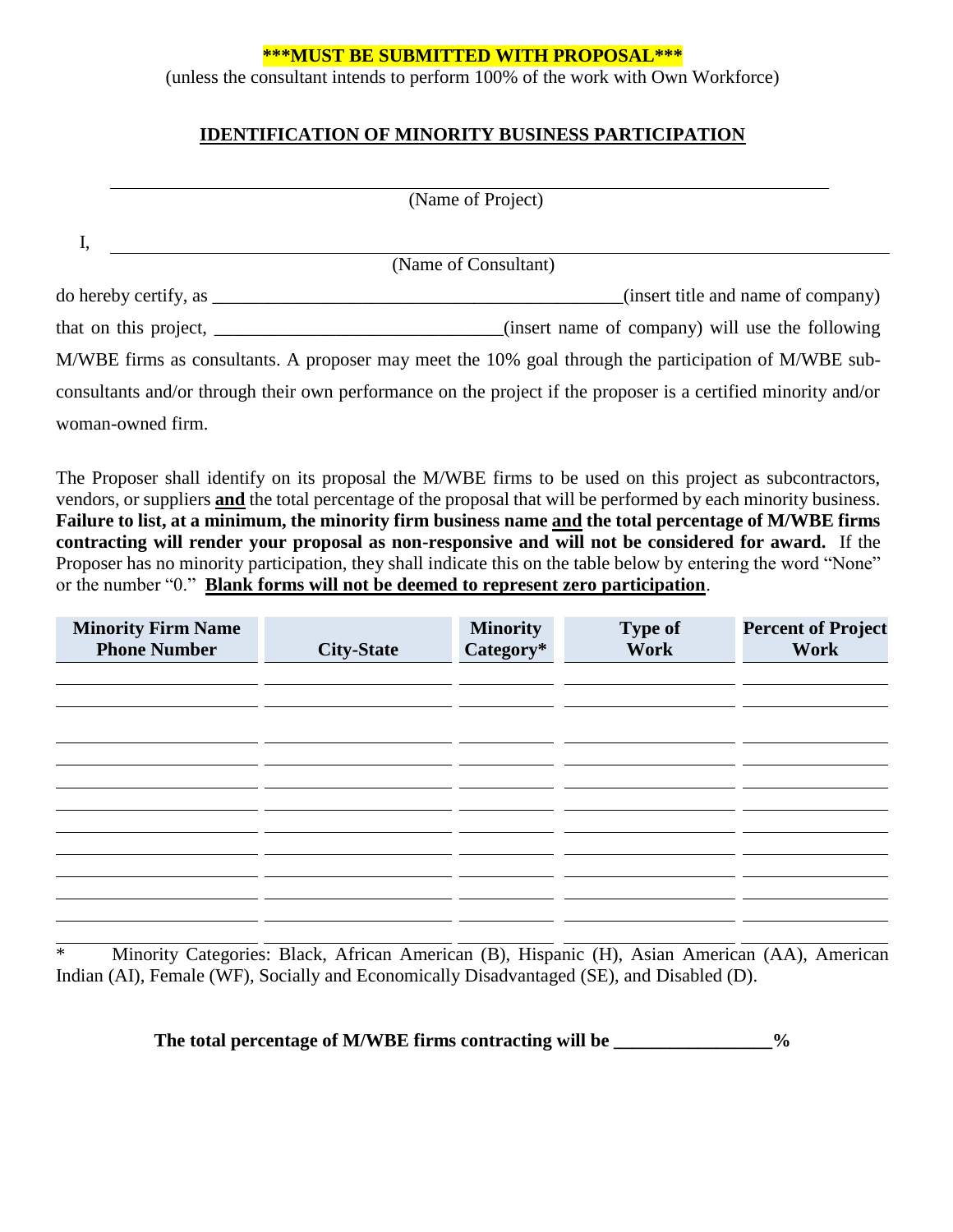#### **\*\*\*MUST BE SUBMITTED WITH PROPOSAL\*\*\***

(Unless the prime consultant intends to perform 100% of the work with Own Workforce)

## **AFFIDAVIT A: GOOD FAITH EFFORTS**

Project: \_\_\_\_\_\_\_\_\_\_\_\_\_\_\_\_\_\_\_\_\_\_\_\_\_\_\_\_\_\_\_\_\_\_\_\_\_\_\_\_\_\_\_\_\_\_\_\_\_\_\_\_\_\_\_\_\_\_\_\_\_\_\_\_\_\_\_\_\_\_\_\_\_\_\_

A 10% goal for participation by minority/women owned businesses has been established on this proposal/bid. A proposer/bidder may meet this goal through the participation of M/WBE sub-consultants/sub-contractors, through their own performance on the project if the proposer/bidder is a minority/woman-owned firm. Please list below all M/WBE firms to be used on this proposal/bid.

Affidavit of

(Name of Proposer)

I hereby do certify the attached documentation as true and an accurate representation of my good faith efforts. (Attach additional sheet if required

| <b>Minority Firm Name</b><br><b>City-State</b> | <b>Phone</b><br><b>Number</b> | <b>Minority</b><br>Category* | <b>Type of</b><br>Work | <b>Dollar</b><br>Value/<br><b>Percent of</b><br>Work |
|------------------------------------------------|-------------------------------|------------------------------|------------------------|------------------------------------------------------|
|                                                |                               |                              |                        |                                                      |
|                                                |                               |                              |                        |                                                      |

\*Minority Categories: Black, African American (B), Hispanic (H), Asian American (AA), American Indian (AI), Female (WF), Socially and Economically Disadvantaged (SE), and Disabled (D).

If the established 10% goal for participation by minority/women owned businesses is not achieved, the **proposer/bidder must provide, with the proposal, the following documentation** to the Owner of their Good Faith Efforts to meet the goals set forth in these provisions. Examples of documentation include, but are not limited to, the following evidence.

| <b>Description</b>                                                                                                                                                                                                                                                                                                                                                                                                                                                                                                                                                                                                                                                                                                                                                                                                                                                                                                                                                                                                                                                                                                                              | <b>Points</b> | <b>Awarded</b><br><b>Points</b> |
|-------------------------------------------------------------------------------------------------------------------------------------------------------------------------------------------------------------------------------------------------------------------------------------------------------------------------------------------------------------------------------------------------------------------------------------------------------------------------------------------------------------------------------------------------------------------------------------------------------------------------------------------------------------------------------------------------------------------------------------------------------------------------------------------------------------------------------------------------------------------------------------------------------------------------------------------------------------------------------------------------------------------------------------------------------------------------------------------------------------------------------------------------|---------------|---------------------------------|
| (a) Did a representative of your company attend the pre-solicitation<br>or pre-bid meeting scheduled by the City to inform M/WBE firms<br>of contracting, subcontracting, and supply opportunities and to<br>review contractor requirements of complying with the program?<br>If no pre-bid was scheduled, did your firm submit a question in<br>writing before the end of questions deadline?<br>(b) Did your company provide written notice to a reasonable number<br>of specific M/WBE firms that their interest in the contract is<br>being solicited, at least 10 days before proposals/bids are due to<br>allow M/WBE firms time to participate? Please provide a copy<br>of the solicitations for quotes sent to at least 3 minority firms<br>from the source list provided by the owner for each subcontract<br>to be let under this contract (if 3 or more firms are shown on the<br>source list). Each solicitation shall include a specific description<br>of the work to be subcontracted, location where bid documents<br>can be reviewed, name of representative of the prime bidder to<br>contact, and location, date, and time. | 10<br>15      |                                 |
|                                                                                                                                                                                                                                                                                                                                                                                                                                                                                                                                                                                                                                                                                                                                                                                                                                                                                                                                                                                                                                                                                                                                                 |               |                                 |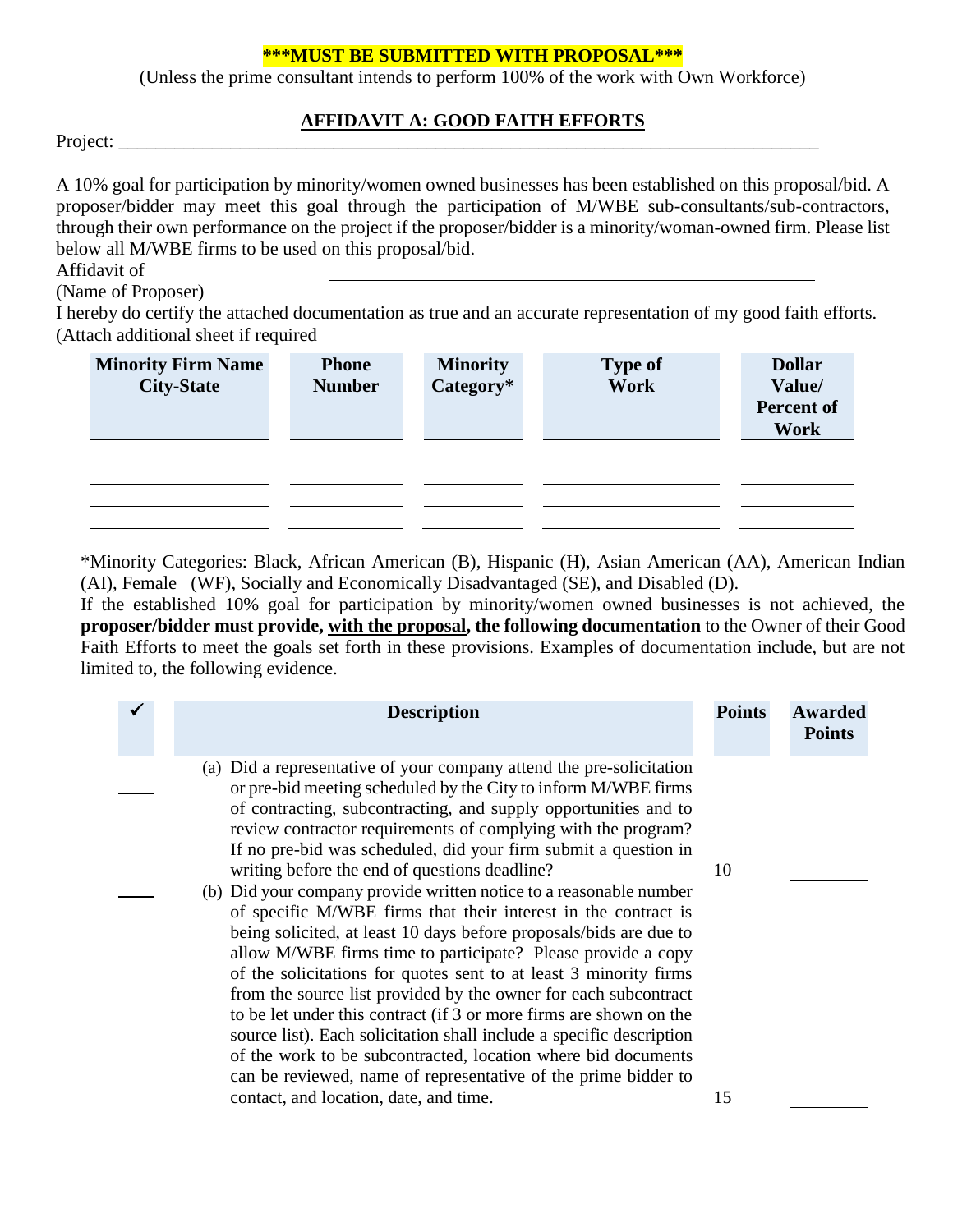## **GOOD FAITH EFFORTS (continued)**

| <b>Description</b>                                                                                                                                                                                                                                                                                                                                                                                                                                                                                                                                                                                                                         | <b>Points</b> | <b>Awarded</b><br><b>Points</b> |
|--------------------------------------------------------------------------------------------------------------------------------------------------------------------------------------------------------------------------------------------------------------------------------------------------------------------------------------------------------------------------------------------------------------------------------------------------------------------------------------------------------------------------------------------------------------------------------------------------------------------------------------------|---------------|---------------------------------|
| Did you follow up initial solicitation of interest by contacting<br>(c)<br>M/WBE firms to determine with certainty whether the M/WBE firms are<br>interested? Please include telephone log of follow up calls you made to<br>confirm interest.<br>How did your company identify and select portions of the work<br>(d)<br>to be performed by M/WBE firms in order to increase the likelihood of<br>M/WBE participation (including where appropriate, breaking down<br>contracts into economically feasible units to facilitate M/WBE<br>participation)? Please provide a copy of documentation where this<br>information was included.     | 20<br>15      |                                 |
| (e) Explain how you provided interested M/WBE firms with equal access<br>to specifications, plans, and requirements of the contract.<br>(f) What services were used from the City of Winston-Salem's M/WBE<br>office; available minority community organizations; minority contractors'<br>groups; local, state, and federal minority business assistance offices; and<br>other organizations that provide assistance in the recruitment and<br>placement of M/WBE firms? Please provide a copy of this<br>documentation. Note: A contractor must utilize at least two agencies<br>to receive full value. Each agency is worth ten points. | 10<br>20      |                                 |
| <b>Points Total</b>                                                                                                                                                                                                                                                                                                                                                                                                                                                                                                                                                                                                                        | 90            |                                 |

**NOTE:** A proposer/bidder must accumulate at least **55 points** to demonstrate a **"Good Faith Effort"** was made. Partial points may be awarded when the complete requirement of an item is not met.

Failure to provide the documentation as listed in these provisions may result in rejection of the bid and award go to the next lowest responsible and responsive bidder.

## **Identification of Minority Business Participation & Good Faith Effort Notarization**

|                                              | Signature |  |
|----------------------------------------------|-----------|--|
|                                              | Title     |  |
|                                              |           |  |
| me this $\_\_\_$ day of $\_\_\_\_$ , 20      |           |  |
| Notary Public: ______ My commission expires: |           |  |
| <b>SEAL</b>                                  |           |  |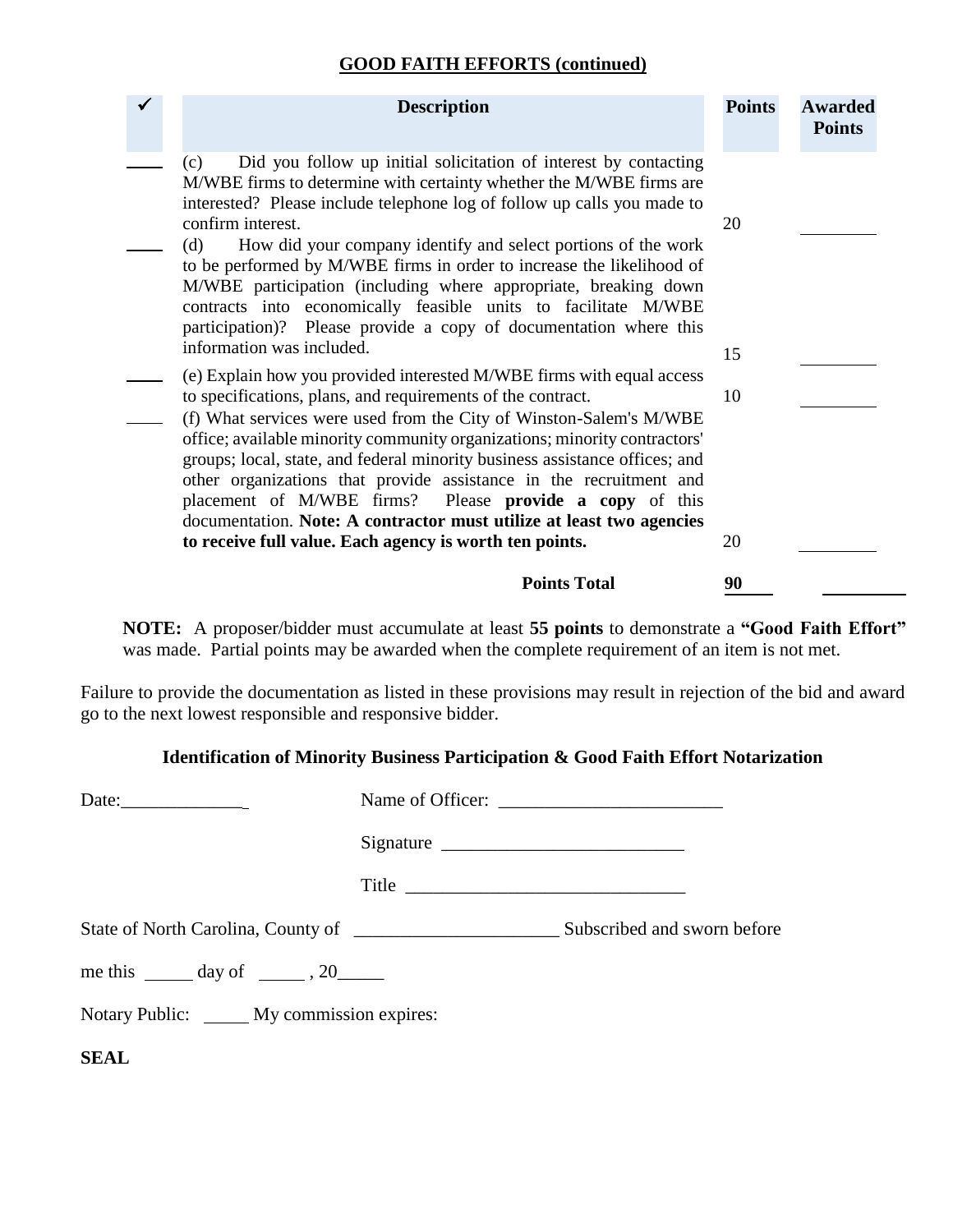#### **\*\*\* MUST BE SUBMITTED WITH PROPOSAL \*\*\***

#### **SUBCONTRACTOR/SUPPLIER UTILIZATION FORM**

List below all non-M/WBE subcontractors and suppliers that you intend to use on this contract. NOTE: you will only receive credit for certified minority or woman-owned firms. If the Proposer has no non-M/WBE participation, they shall indicate this on the table below by entering the word "None" or the number "0." **Blank forms will not be deemed to represent zero participation and failure to fill in the blank will cause your bid to be deemed nonresponsive.**

Name of Project:

Name of Consultant: \_\_\_\_\_\_\_\_\_\_\_\_\_\_\_\_\_\_\_\_\_\_\_\_\_\_\_\_\_\_\_\_\_\_\_\_\_\_\_\_\_\_\_\_\_\_\_\_\_\_\_\_\_\_\_\_\_\_\_\_\_\_\_\_\_\_\_\_

| Firm Name & Phone<br><b>Number</b> | <b>City-State</b> | <b>Type of Work</b> | <b>Percent of Project</b><br>Work |
|------------------------------------|-------------------|---------------------|-----------------------------------|
|                                    |                   |                     |                                   |
|                                    |                   |                     |                                   |
|                                    |                   |                     |                                   |
|                                    |                   |                     |                                   |
|                                    |                   |                     |                                   |
|                                    |                   |                     |                                   |
|                                    |                   |                     |                                   |
|                                    |                   |                     |                                   |
|                                    |                   |                     |                                   |
|                                    |                   |                     |                                   |
|                                    |                   |                     |                                   |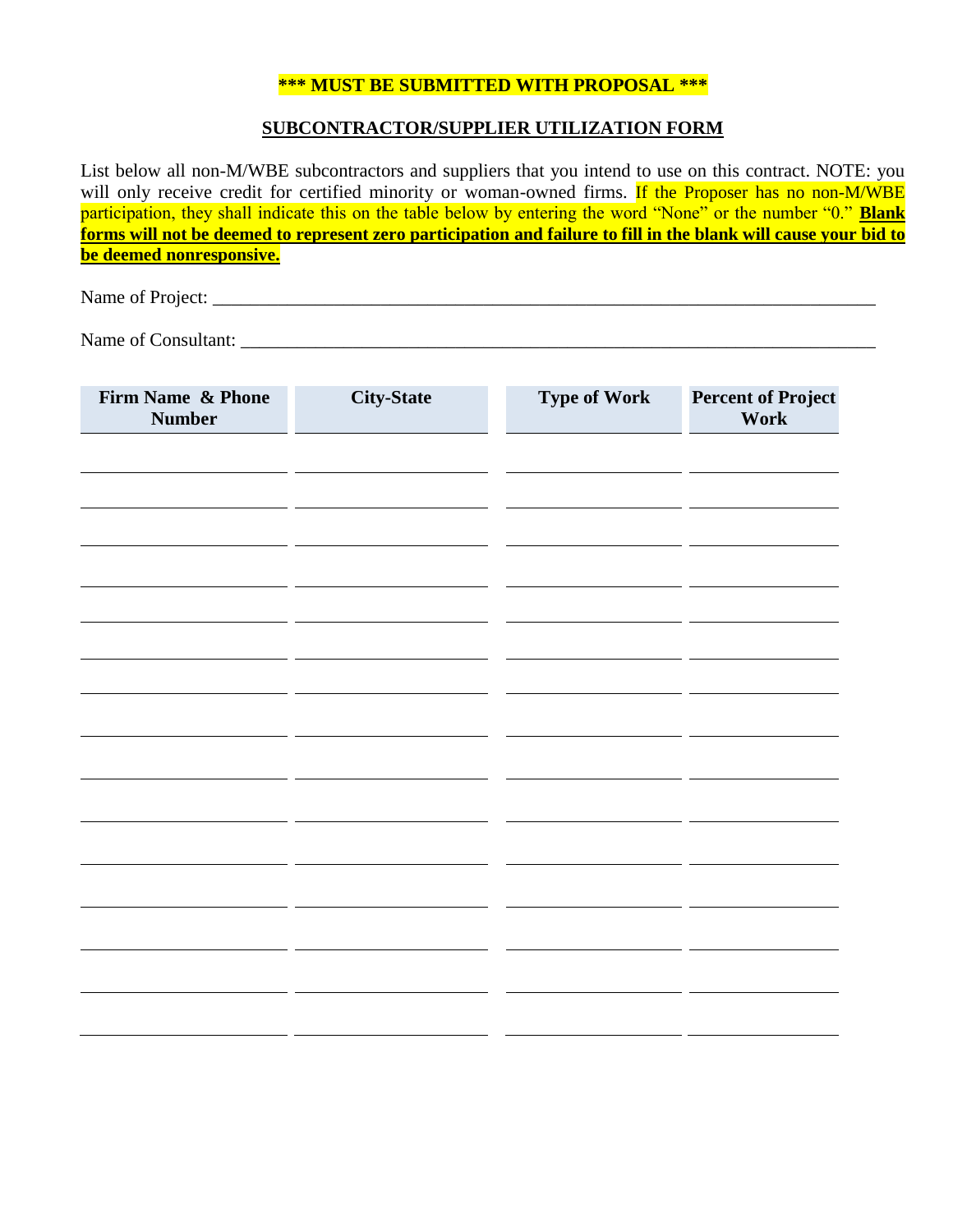# **MUST BE SUBMITTED WITH PROPOSAL, IF APPLICABLE**

# **AFFIDAVIT B**

## **INTENT TO PERFORM CONTRACT WITH OWN WORK FORCE**

County of  $\overline{\phantom{a}}$ 

Affidavit – **Affidavit** – **Affidavit** – **Affidavit** – **Affidavit** – **Affidavit** – **Affidavit** – **Afgine** – **Afgine** – **Afgine** – **Afgine** – **Afgine – Afgine – Afgine – Afgine – Afgine – Afgine – Afgine – Afgine – Afgine –** 

(Name of Firm)

I, hereby, certify that it is the intent of the aforesaid firm to perform 100% of the work required for the contract:

(Name of Project)

In making this certification, the Proposer states:

- That the proposer does not customarily subcontract elements of this type project,
- Normally performs, has the capability to perform, and will perform all elements of the work on this project with his/her own current work force, and
- Agrees to provide any additional information or documentation requested by the City of Winston-Salem in support of the above statement.

#### **The following information is requested and may be used during the proposal evaluation process. Bidder certifies that:**

We () are a Historically Underutilized Business (HUB) certified by the State of North Carolina.

- We () are a minority business enterprise
- We ( ) are not a minority business enterprise

If yes, please identify in the appropriate box below:

- ( ) Black
- ( ) Hispanic
- ( ) Asian American
- ( ) American Indian
- ( ) Female
- ( ) Socially and Economically Disadvantaged
- ( ) Disabled

## *\*Minority Categories: Black, African American (B), Hispanic (H), Asian American (AA), American Indian (AI), Female (WF), Socially and Economically Disadvantaged (SE), and Disabled (D).*

In the event the Proposer does not self-perform 100% of the work, the contract will be subject to the M/WBE goals originally established for this project, as well as, good faith efforts and documentation requirements of this program. The utilization of M/WBE firms accounts for 20% of the evaluation and scoring and will not be allocated to proposals in which an Affidavit B is submitted. A proposer may meet the 10% goal through the participation of M/WBE sub consultants and/or through their own performance on the project if the proposer is a certified minority and/or woman owned firm.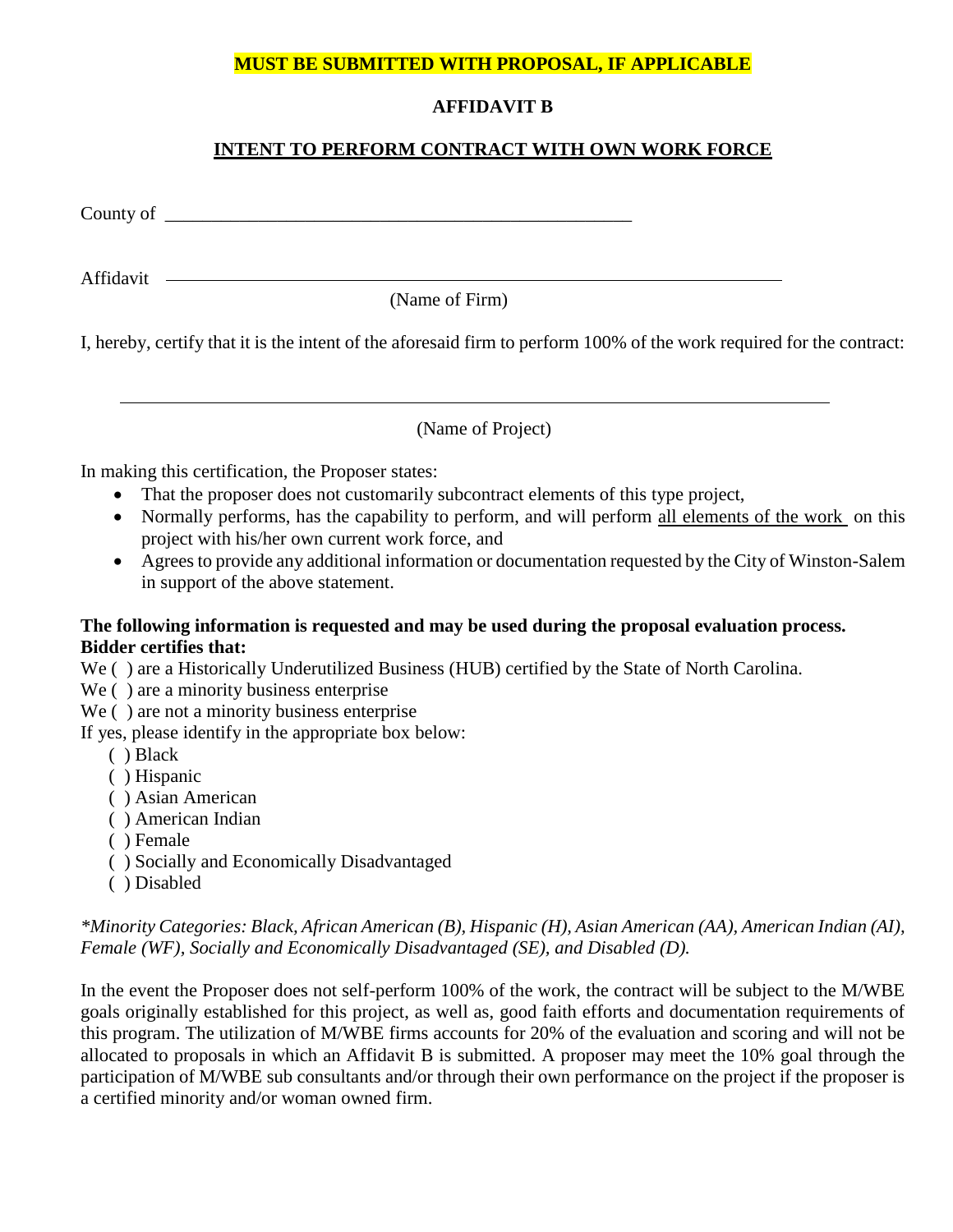# **AFFIDAVIT B (CONTINUED)**

The undersigned hereby certifies that he/she has read this certification and is authorized to bind the Proposer to the commitments herein contained.

| Date: $\frac{1}{\sqrt{1-\frac{1}{2}} \cdot \frac{1}{2}}$ |                                                                                                                                                                                                                                | Name of Officer:                |
|----------------------------------------------------------|--------------------------------------------------------------------------------------------------------------------------------------------------------------------------------------------------------------------------------|---------------------------------|
|                                                          |                                                                                                                                                                                                                                |                                 |
|                                                          | Title: The contract of the contract of the contract of the contract of the contract of the contract of the contract of the contract of the contract of the contract of the contract of the contract of the contract of the con |                                 |
| State of North Carolina, County of _______________       |                                                                                                                                                                                                                                | Subscribed and sworn before me, |
| This $\_\$ day of $\_\_\_\_$ , 20 $\_\_\_\_\$ .          |                                                                                                                                                                                                                                |                                 |
|                                                          |                                                                                                                                                                                                                                |                                 |
|                                                          |                                                                                                                                                                                                                                |                                 |
|                                                          |                                                                                                                                                                                                                                |                                 |
| <b>SEAL</b>                                              |                                                                                                                                                                                                                                |                                 |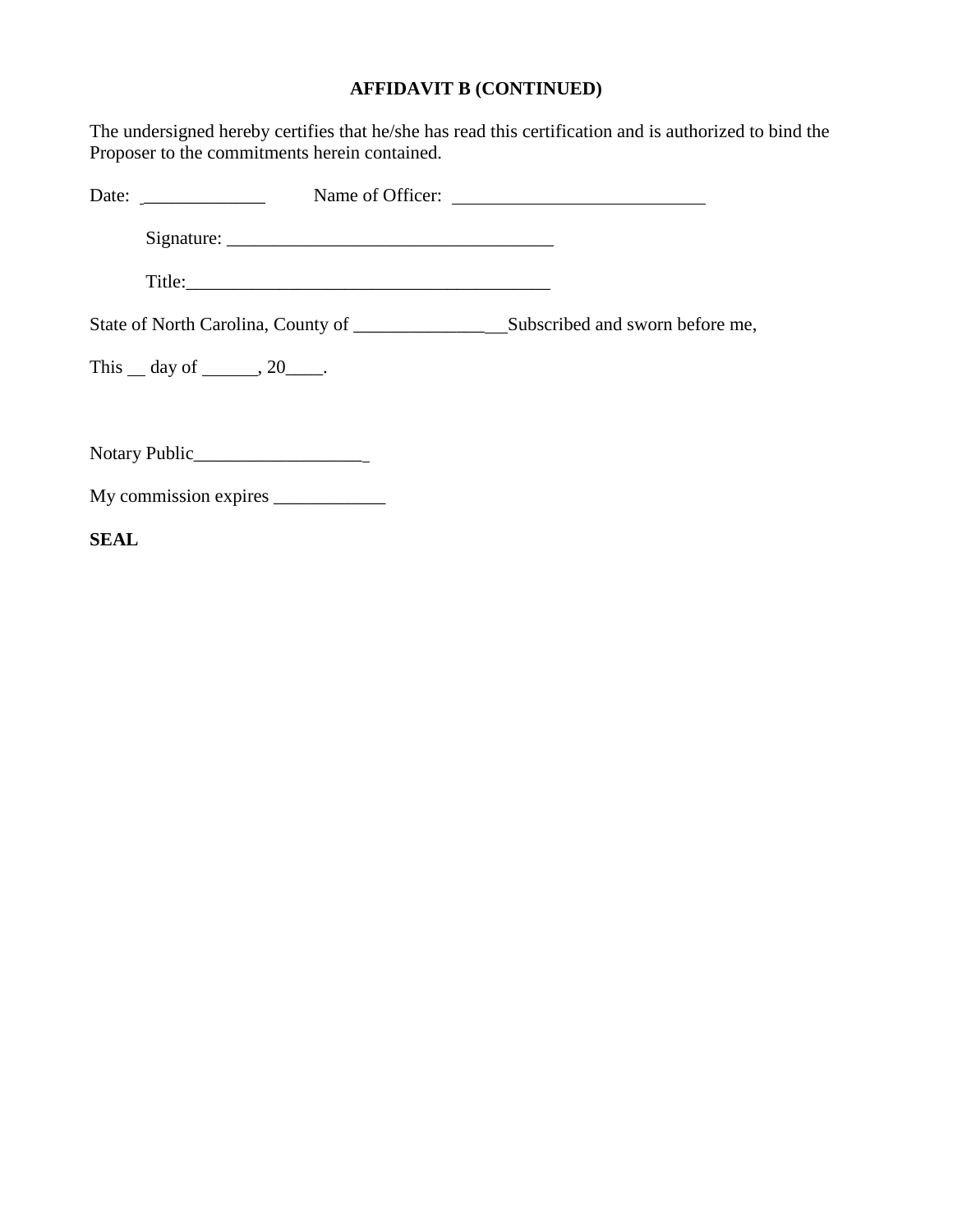#### **AFFIDAVIT "E"**

#### **MINORITY UTILIZATION COMMITMENT FORM**

Project:

Affidavit of:

(Name of Proposer)

**Within thirty (30) days after award of contract**, the Proposer shall file Affidavit E identifying all M/WBE subcontractors for use on this project. No subcontractor who is identified and listed on this form may be replaced, substituted, or supplemented; nor can their scope of work be modified to include a different subcontractor unless:

- (a) Subcontractor's bid is later determined by the Proposer to be non-responsible or non-responsive, or the listed Subcontractor refuses to enter into a contract for the complete performance of the bid work, or
- (b) With the approval of the City of Winston-Salem M/WBE Office for good cause demonstrated. **Good Faith Efforts** as set forth in the Special Instructions to Proposers shall apply to the selection of a substitute Subcontractor. Prior to substituting a Subcontractor, the Proposer shall identify the substitute Subcontractor and inform the City of Winston-Salem M/WBE Office of its good faith efforts.

| <b>Minority Firm Name</b><br><b>Phone Number</b> | <b>City-State</b> | <b>Minority</b><br>Category* | <b>Type of</b><br>Work | <b>Dollar</b><br><b>Value</b> |
|--------------------------------------------------|-------------------|------------------------------|------------------------|-------------------------------|
|                                                  |                   |                              |                        |                               |
|                                                  |                   |                              |                        |                               |
|                                                  |                   |                              |                        |                               |
|                                                  |                   |                              |                        |                               |
|                                                  |                   |                              |                        |                               |
|                                                  |                   |                              |                        |                               |

\* Minority Categories: Black, African American (B), Hispanic (H), Asian American (AA), American Indian (AI), Female (WF), Socially and Economically Disadvantaged (SE), and Disabled (D).

Failure to provide the documentation as listed in these provisions may result in rejection of the Bid and award go to the next lowest responsible and responsive bidder.

| Date:                                                                                                         | Name of Officer:                                                                                                     |                                                            |
|---------------------------------------------------------------------------------------------------------------|----------------------------------------------------------------------------------------------------------------------|------------------------------------------------------------|
|                                                                                                               | Signature                                                                                                            |                                                            |
|                                                                                                               | Title                                                                                                                | <u> 1989 - John Stein, mars and de Brazilian (b. 1989)</u> |
| State of North Carolina, County of                                                                            | <u> 1980 - Jan Stein Stein Stein Stein Stein Stein Stein Stein Stein Stein Stein Stein Stein Stein Stein Stein S</u> | subscribed and sworn before                                |
| me this $\frac{day \text{ of } (x,y) \text{ of } (x,y) \text{ of } (x,y) \text{ of } (x,y) \text{ of } (x,y)$ |                                                                                                                      |                                                            |
| Notary Public                                                                                                 |                                                                                                                      | My commission expires                                      |
| <b>SEAL</b>                                                                                                   |                                                                                                                      |                                                            |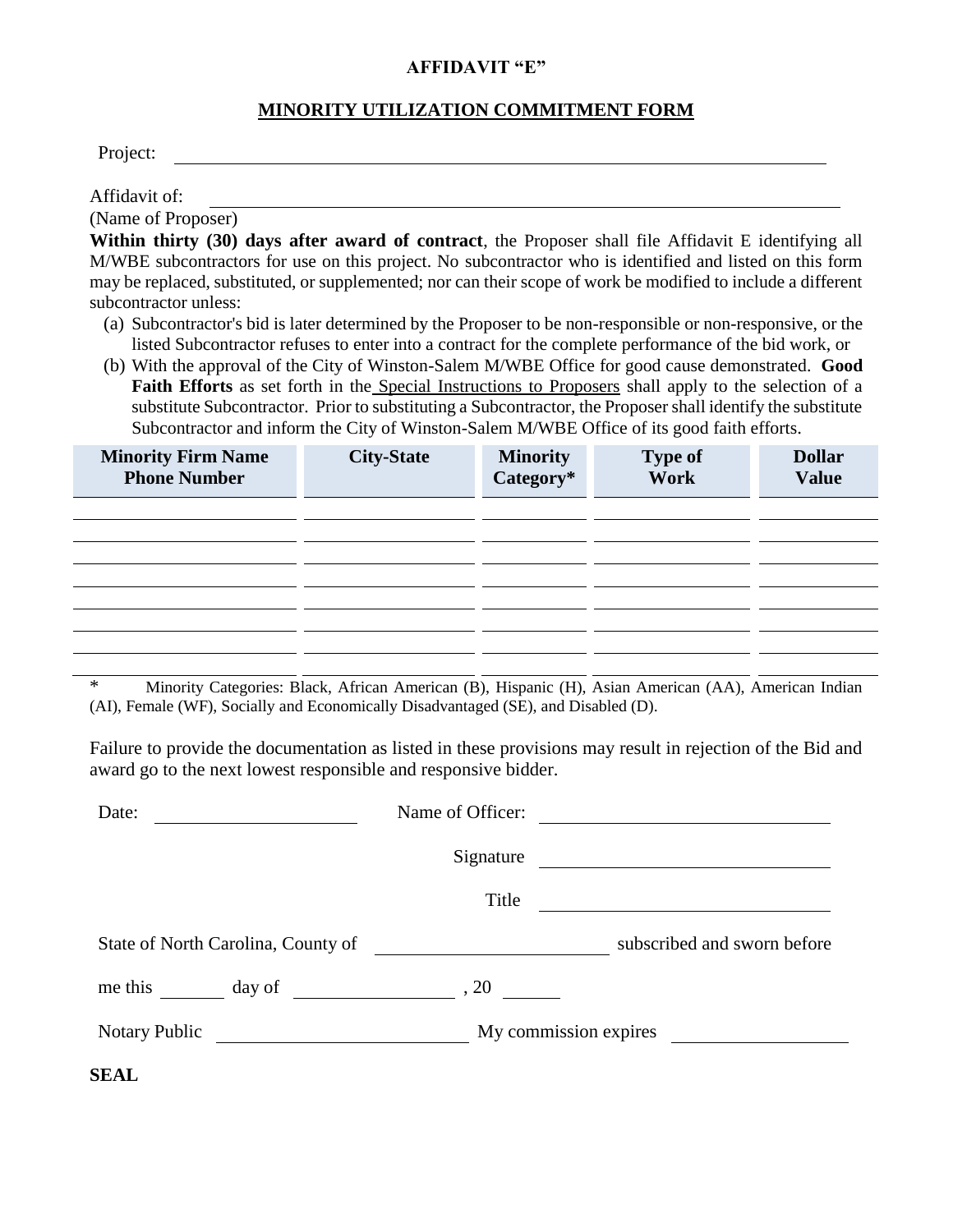#### **THIS DOCUMENT MUST BE SUBMITTED WITH EACH PAY REQUEST AND FINAL PAYMENT**

#### **AFFIDAVIT "F"**

#### **MINORITY DOCUMENTATION FOR CONTRACT PAYMENTS**

| Prime Consultant:       |         |
|-------------------------|---------|
| Address & Phone Number: |         |
| Project Name:           |         |
| Pay Application Number: | Period: |

The following is a list of payments to be made to minority business sub-consultants on this project for the above-mentioned period.

\* Minority Categories: Black, African American (B), Hispanic (H), Asian American (AA), American Indian (AI), Female (WF), Socially and Economically Disadvantaged (SE), and Disabled (D).

| Approved/Certified by<br>Date:                                                                                                                         |           |
|--------------------------------------------------------------------------------------------------------------------------------------------------------|-----------|
| In addition to the list of payments above, I hereby<br>certify that no sub-consultant that was identified and                                          | Name:     |
| listed on Affidavit A- Minority Participation/Good<br>Faith Efforts Form, has been replaced without<br>approval from the City of Winston-Salem's M/WBE | Title:    |
| Division. Note: Additional M/WBE's can be added<br>for new work only. In this case, please notify                                                      | Signature |
| M/WBE staff.                                                                                                                                           |           |

THE ABOVE MENTIONED PROJECT IS APPROXIMATELY\_\_\_\_\_\_\_\_\_% PERCENT COMPLETE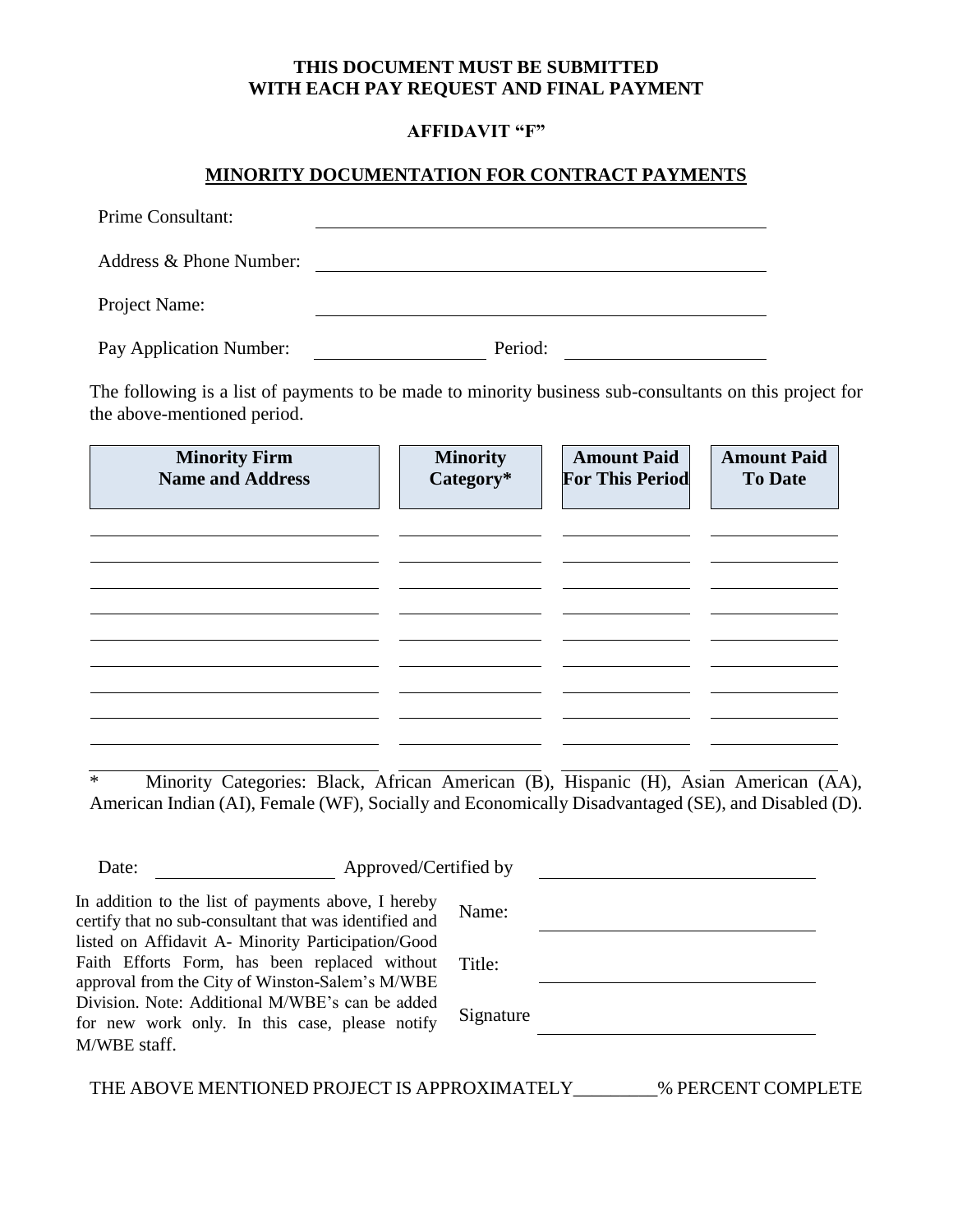#### **To be completed and submitted prior to final payment being made AFFIDAVIT OF PAYMENT TO M/WBE SUBCONSULTANTS**

The undersigned certifies that

# (**Name of Proposer**)

has made payment to all M/WBE sub-consultants listed below in accordance with the contract

requirements for

(**Name of Project**)

Your contractual requirement for this project is **10%** with certified M/WBE firms.

| Sub consultant                                                                  | <b>Address</b>                                                                                                        | <b>Amount</b><br>Paid |
|---------------------------------------------------------------------------------|-----------------------------------------------------------------------------------------------------------------------|-----------------------|
|                                                                                 |                                                                                                                       |                       |
| <u> 1989 - Johann Barnett, fransk kongresu</u>                                  |                                                                                                                       |                       |
|                                                                                 |                                                                                                                       |                       |
|                                                                                 | <u> 1989 - Johann Stein, mars an deutscher Stein († 1908)</u>                                                         |                       |
|                                                                                 | <u> 1989 - Johann Harry Barn, mars ar brening ar yn y brening yn y brening y brening y brening yn y brening y br</u>  |                       |
|                                                                                 | <u> 1989 - Andrea Andrew Maria (h. 1989).</u>                                                                         |                       |
| the contract of the contract of the contract of the contract of the contract of | the contract of the contract of the contract of the contract of the contract of the contract of the contract of       |                       |
|                                                                                 | <u> 1989 - Andrea Santa Alemania, amerikana amerikana amerikana amerikana amerikana amerikana amerikana amerikana</u> |                       |
| (Attached another sheet if needed)                                              | <u> 1989 - Jan Samuel Barbara, margaret eta idazlea (h. 1989).</u>                                                    |                       |
|                                                                                 |                                                                                                                       |                       |
|                                                                                 |                                                                                                                       |                       |
|                                                                                 | (Name of person)                                                                                                      |                       |
|                                                                                 | before me, being personally known, being dult sworn, did execute the foregpoing affidavit, and did so state           |                       |
|                                                                                 | (Name of bidder)                                                                                                      |                       |
| And di so on his/her free act and deed.                                         |                                                                                                                       |                       |
|                                                                                 |                                                                                                                       |                       |
|                                                                                 |                                                                                                                       |                       |
| <b>SEAL</b>                                                                     | TO BE COMPLETED BY CITY                                                                                               |                       |
|                                                                                 |                                                                                                                       |                       |
|                                                                                 | <b>M/WBE SPENDING</b>                                                                                                 |                       |
|                                                                                 |                                                                                                                       |                       |
| Original Proposal Cost: \$                                                      |                                                                                                                       |                       |
| <b>Contractual Requirement:</b>                                                 | <b>M/WBE 10%</b>                                                                                                      |                       |
| <b>Subcontract Spending:</b>                                                    | $M/WBE$ \$                                                                                                            | $\%$                  |
|                                                                                 | Verified this $\_\_\_\_$ day of $\_\_\_\_\_$ , 20 $\_\_\_\_$ By: $\_\_\_\_\_\_\_\_\_$                                 |                       |
|                                                                                 | M/WBE Staff                                                                                                           |                       |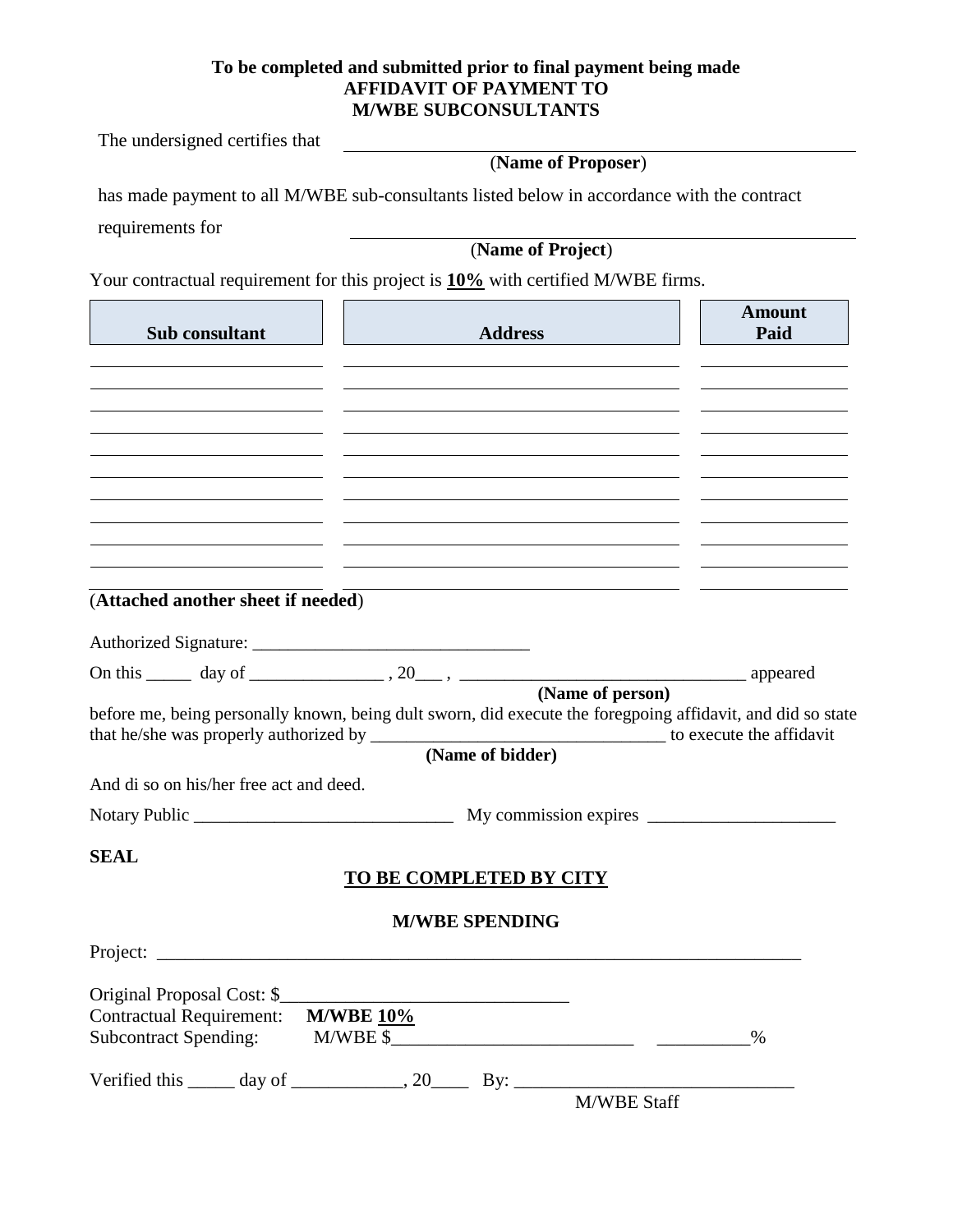#### **M/WBE Replacement Request Form**

It is the policy of Winston-Salem and the Winston-Salem/Forsyth County Utility Commission (an agency of the City of Winston Salem), that minority and women-owned business enterprises shall have an equal opportunity to participate in the performance of contracts financed in whole or in part with the City and/or Commission funds.

In accordance with the "Minority Utilization Commitment Form-Affidavit E", no sub-consultant who is identified and listed on this form may be replaced with a different sub-consultant unless: A) the subconsultant's proposal is later determined by the consultant to be non-responsible or non-responsive, or the listed sub-consultant refuses to enter into a contract for the complete performance of the work, or B) With the approval of the City of Winston-Salem's M/WBE Division, good cause has been demonstrated. Prior to substituting a sub-consultant, the Consultant shall identify the substitute subconsultant and inform the City of Winston-Salem's M/WBE Division of its good faith efforts; including the M/WBE Replacement Request Form. In order to meet the terms stated above, an M/WBE Replacement Request Form must be completed. Replacement of an M/WBE without written approval from M/WBE Staff is a violation of contract provisions and may result in the Consultant being disqualified from submitting proposals on future City and/or Commission projects.

If a committed M/WBE sub-consultant is terminated for a good cause, the Consultant shall make a Good Faith Effort to find another M/WBE sub-consultant to substitute for the terminated M/WBE. This Good Faith Effort shall be directed at finding another M/WBE to perform at least the same amount of work under the contract as the M/WBE that was terminated, to the extent needed to meet the contract goal established for the project.

# Replacement M/WBE:

| <b>Amount of Subcontract:</b>         |       |
|---------------------------------------|-------|
| Work to be performed:                 |       |
| <b>New Committed M/WBE Signature:</b> | Date: |

By signing this document, the Consultant, M/WBE, and City of Winston Salem's M/WBE Division acknowledges that the 5 days to respond was given, and concurs with the process of replacing the named M/WBE sub-consultant.

| Original M/WBE Signature (where possible) | Date |
|-------------------------------------------|------|
| <b>Consultant Signature</b>               | Date |
| <b>M/WBE Staff Signature</b>              | Date |